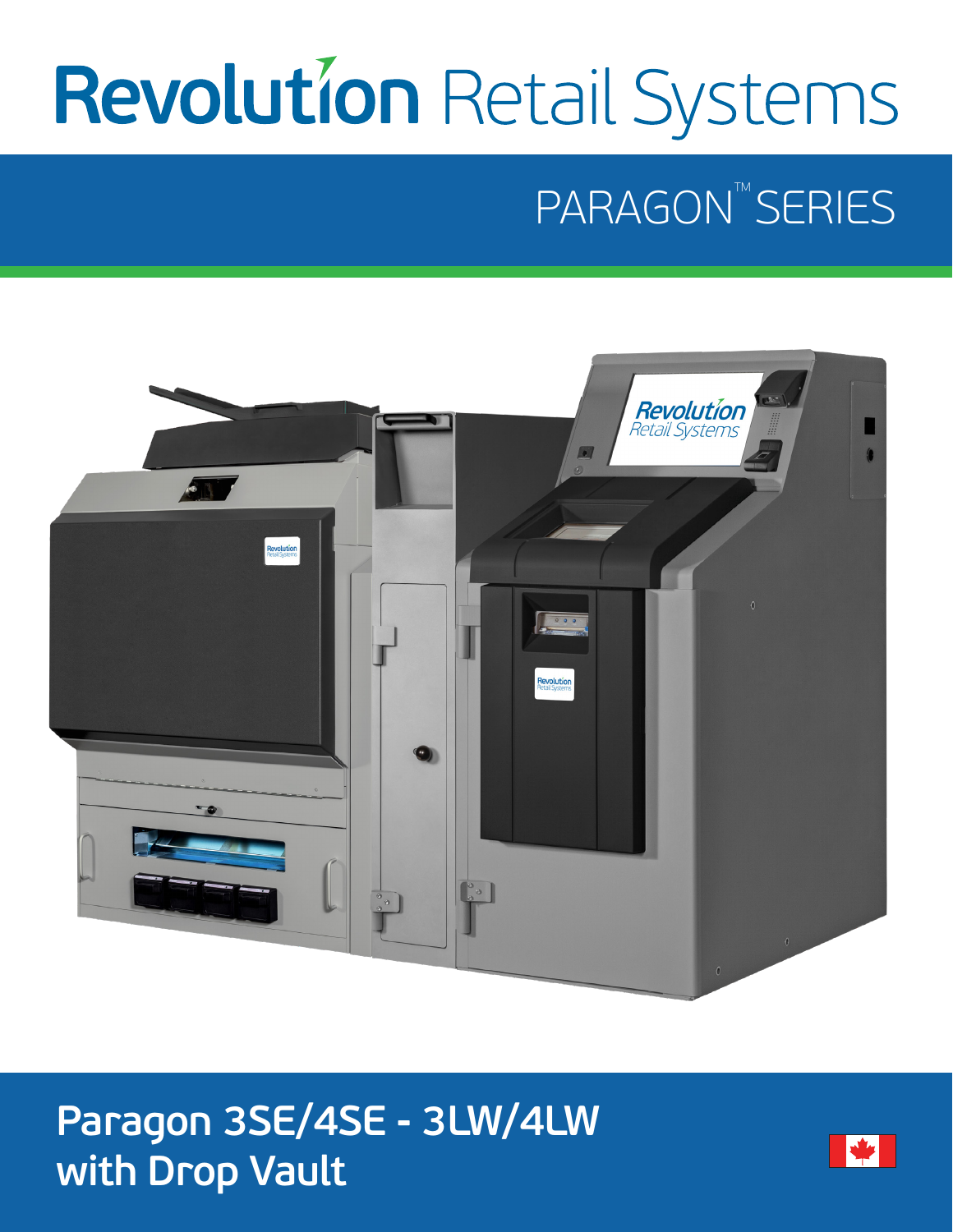# **PARAGON™SERIES**



#### HARDWARE FEATURES:

- Closed Loop Architecture of Notes and Coins; No Manual Intervention Required
- Coin Discrimination (i.e. Counterfeit Coin Rejection)
- Scalable Up to Two (2) Note Recyclers
- Lockable Deposit Cassette
- "Fitness Sort" on Recycled Notes
- Flexible Note Orientation (No Need to Separate or Face Notes)
- Pocket Note Acceptor (Handles Large Bundles of Notes; Up to 200)
- Integrated Drop/Storage Vault Optional
- Dispenses Coins Directly into Till Tray Paragon 3SE & 4SE
- Dispenses Coins Directly into Till Drawer Paragon 3LW & 4LW
- Optional Biometrics (Fingerprint Reader)
- Cup LEDs (Notification if Change is Left in Cups)
- Scalable Platform
- Continuous 24/7 Monitoring
- Integrated Printer

#### FEATURE CAPABILITY:

- Ability to Integrate with POS System
- Same Day Credit on Deposit (Provisional Credit)

#### ACCESS/CONTROL:

- Drops Can be Made via a Drop Chute
- The Drop Vault is Controlled by Biometric Access
- Till Drawers, Packages, or Drops Can be Tracked by Barcode Scanner in Conjunction with RRS Paragon Series

### **Revolution Retail Systems**



Paragon 3SE/4SE with Drop Vault Paragon 3LW/4LW with Drop Vault

#### SOFTWARE FEATURES:

- PCI Compliant
- REACH<sup>™</sup> Remote Monitoring Solutions for Tech Support
- Real Time Cash/Coin Level Monitoring
- Scalable Cluster Format
- Reporting Standard or Custom
- Lane and/or Clerk Accountability
- Tills and Drop Bags Automatically Traced to a Specific User by Utilizing Bar-Coding
- Multiple Tills per Register/Lane
- Configurable User Permission Levels for Machine Access
- Multiple User Authentication Schemes (Log-in and PIN, or Biometrics)
- Automatic Prompting of Periodic Password Changes
- Track Monies Outside of Unit with External Vault Fund Function
- Guided Deposit Preparation: Automatically Calculates and Moves Deposit to Courier Cassette
- Automatic End of Day Reporting
- Courier Specific Log-In Menu
- Video Troubleshooting Tips
- Video Guidance for System Operation

#### DROP VAULT:

- Height: 43.8"
- Width: 7.79"
- Weight: 225 lbs.
- Available Volume: 1.83 Cubic Feet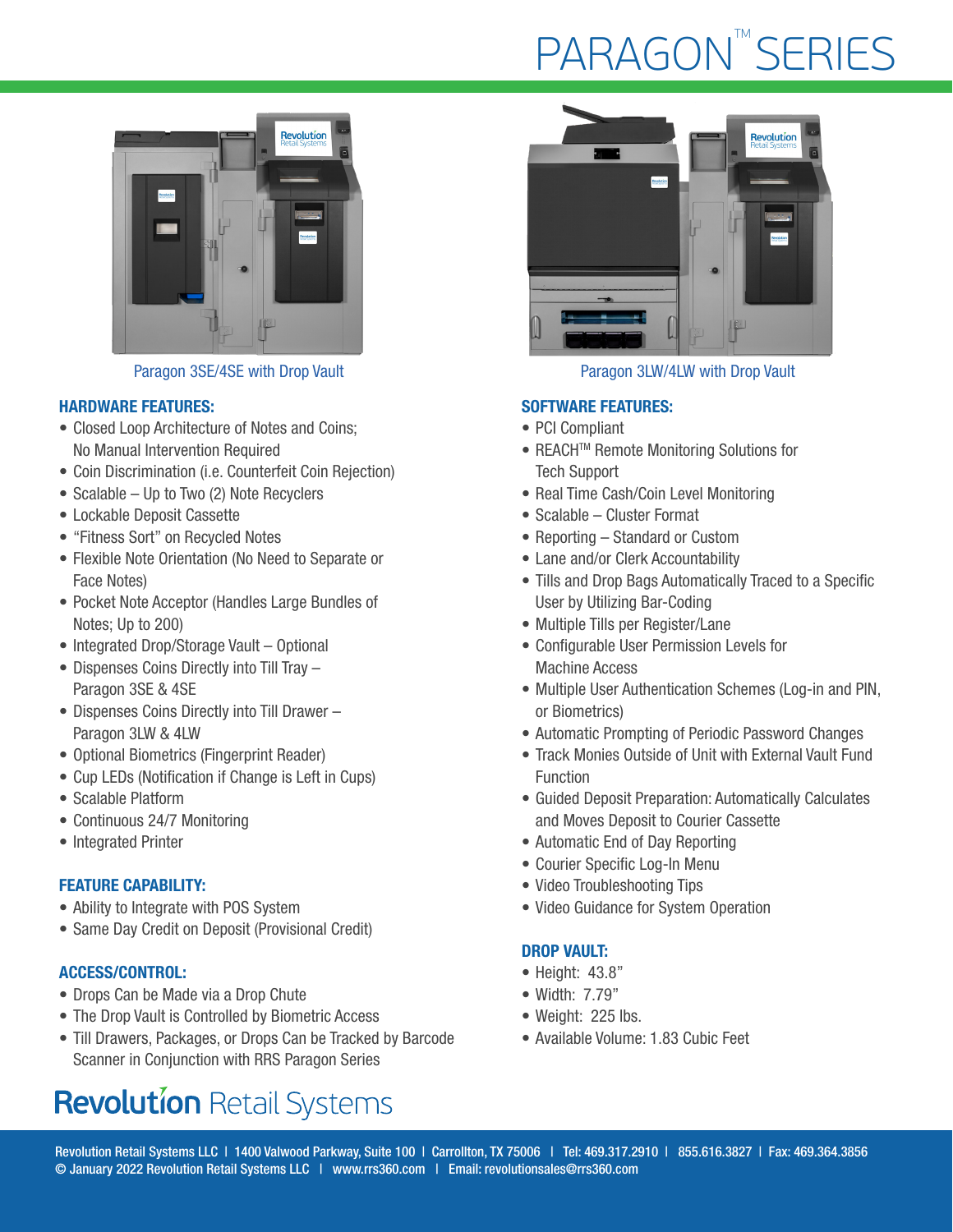# PARAGON<sup>™</sup>SERIES

#### **SPECIFICATIONS**

| Physical Characteristics (nominal):        | <b>Paragon 3SE</b> | <b>Paragon 3LW</b> | <b>Paragon 4SE</b> | <b>Paragon 4LW</b> |
|--------------------------------------------|--------------------|--------------------|--------------------|--------------------|
| Height                                     | 48.78"             | 50.73"             | 48.78"             | 50.73"             |
|                                            | $(1,239.1$ mm)     | $(1,288.5$ mm)     | $(1,239.1$ mm)     | $(1,288.5$ mm)     |
| Width                                      | 48.89"             | 59.15"             | 48.89"             | 59.15"             |
|                                            | $(1,241.7$ mm)     | $(1,502.3$ mm)     | $(1,241.7$ mm $)$  | $(1,502.3$ mm)     |
| Depth (install depth)                      | 36.64"             | 36.64"             | 36.64"             | 36.64"             |
|                                            | $(930.6$ mm $)$    | $(930.6$ mm $)$    | $(930.6$ mm $)$    | $(930.6$ mm)       |
| Weight (empty)                             | 2,200 lbs.         | 2,300 lbs.         | 2,200 lbs.         | 2,300 lbs.         |
|                                            | (998 kg)           | $(1,043$ kg)       | (998 kg)           | $(1,043$ kg)       |
| <b>Device Configuration:</b>               |                    |                    |                    |                    |
| Number of Recycling Cassettes              | 3                  | 3                  | 4                  | $\overline{4}$     |
| Number of Deposit Cassettes                | 1                  | 1                  | 1                  | 1                  |
| Notes:                                     |                    |                    |                    |                    |
| Capacity per Cassette (approximate):       |                    |                    |                    |                    |
| <b>Recycle Cassette</b>                    | 2,700 notes        | 2,700 notes        | 2,700 notes        | 2,700 notes        |
| <b>Deposit Cassette</b>                    | 2,700 notes        | 2,700 notes        | 2,700 notes        | 2,700 notes        |
| <b>Total Capacity of Notes</b>             | 10,800 notes       | 10,800 notes       | 13,500 notes       | 13,500 notes       |
| Processing Speed In or Out (max)           | 8 notes/sec        | 8 notes/sec        | 8 notes/sec        | 8 notes/sec        |
| Recycling Capability (max)                 | (3)                | (3)                | (4)                | (4)                |
|                                            | denominations      | denominations      | denominations      | denominations      |
| Coin:                                      |                    |                    |                    |                    |
| Number of Recycle Modules                  | 4                  | 4                  | 4                  | $\overline{4}$     |
| <b>Capacity by Denomination (maximum):</b> |                    |                    |                    |                    |
| • Nickels                                  | 3,000              | 6,500              | 3,000              | 6,500              |
| • Dimes                                    | 6,200              | 15,000             | 6,200              | 15,000             |
| • Quarters                                 | 2,700              | 5,800              | 2,700              | 5,800              |
| • Loonies                                  | 1,800              | 2,050              | 1,800              | 2,050              |
| • Toonies                                  | 1,700              | 1,900              | 1,700              | 1,900              |
| • Sorted Overflow                          |                    | 15,000             |                    | 15,000             |
| <b>Total Coin Capacity</b>                 | 15,400             | 46,250             | 15,400             | 46,250             |
| Coin Processing Speed In (up to)           | 700 coin/min       | 3,000 coin/min     | 700 coin/min       | 3,000 coin/min     |
| Coin processing Speed Out (up to)          | 16 coin/sec        | 32 coin/sec        | 16 coin/sec        | 32 coin/sec        |
| Accepts Up To                              | (5)                | (6)                | (5)                | (6)                |
|                                            | denominations      | denominations      | denominations      | denominations      |
| Recycle Up To                              | (5)                | (5)                | (5)                | (5)                |
|                                            | denominations      | denominations      | denominations      | denominations      |

### **Revolution Retail Systems**

Revolution Retail Systems LLC | 1400 Valwood Parkway, Suite 100 | Carrollton, TX 75006 | Tel: 469.317.2910 | 855.616.3827 | Fax: 469.364.3856 © January 2022 Revolution Retail Systems LLC | www.rrs360.com | Email: revolutionsales@rrs360.com